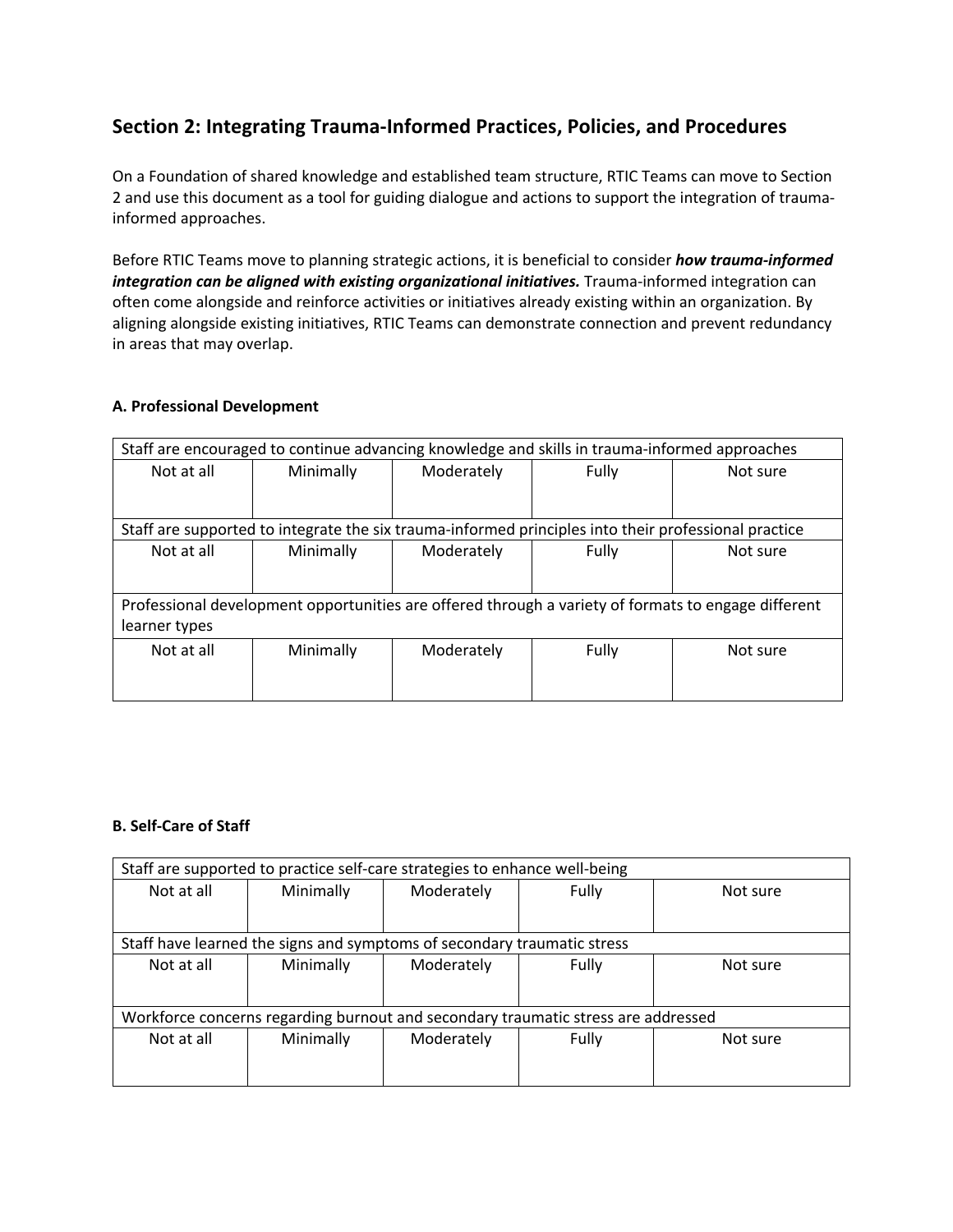## **C. Leadership**

| Strategic planning reflects a commitment for integrating trauma-informed approaches and supports |                                                                               |       |              |          |
|--------------------------------------------------------------------------------------------------|-------------------------------------------------------------------------------|-------|--------------|----------|
| Not at all                                                                                       | Sometimes                                                                     | Often | Consistently | Not sure |
|                                                                                                  |                                                                               |       |              |          |
|                                                                                                  |                                                                               |       |              |          |
|                                                                                                  | Leadership invites feedback to improve trauma-informed practices and services |       |              |          |
| Not at all                                                                                       | Sometimes                                                                     | Often | Consistently | Not sure |
|                                                                                                  |                                                                               |       |              |          |
|                                                                                                  |                                                                               |       |              |          |
| Trauma-informed approaches are included within supervision practices                             |                                                                               |       |              |          |
| Not at all                                                                                       | Sometimes                                                                     | Often | Consistently | Not sure |
|                                                                                                  |                                                                               |       |              |          |
|                                                                                                  |                                                                               |       |              |          |

### **D. Physical Environment**

| All areas of the physical environment are safe, welcoming and calming                        |            |              |                                                                               |  |  |
|----------------------------------------------------------------------------------------------|------------|--------------|-------------------------------------------------------------------------------|--|--|
| A few areas                                                                                  | Most areas | All areas    | Not sure                                                                      |  |  |
|                                                                                              |            |              |                                                                               |  |  |
|                                                                                              |            |              |                                                                               |  |  |
|                                                                                              |            |              |                                                                               |  |  |
| Sometimes                                                                                    | Often      | Consistently | Not sure                                                                      |  |  |
|                                                                                              |            |              |                                                                               |  |  |
|                                                                                              |            |              |                                                                               |  |  |
| The physical environment reflects the population served (i.e. visuals, materials, languages) |            |              |                                                                               |  |  |
| A few areas                                                                                  | Most areas | All areas    | Not sure                                                                      |  |  |
|                                                                                              |            |              |                                                                               |  |  |
|                                                                                              |            |              |                                                                               |  |  |
|                                                                                              |            |              | Staff are encouraged to interact with population served in a welcoming manner |  |  |

## **E. Practices, Procedures and Policies**

| Diversity, inclusion, and equity are integrated within practices, procedures and policies             |           |       |              |                                                                                                      |
|-------------------------------------------------------------------------------------------------------|-----------|-------|--------------|------------------------------------------------------------------------------------------------------|
| Not at all                                                                                            | Sometimes | Often | Consistently | Not sure                                                                                             |
|                                                                                                       |           |       |              |                                                                                                      |
|                                                                                                       |           |       |              |                                                                                                      |
|                                                                                                       |           |       |              | Practices, procedures and policies are reviewed to support integration of trauma-informed approaches |
| Not at all                                                                                            | Sometimes | Often | Consistently | Not sure                                                                                             |
|                                                                                                       |           |       |              |                                                                                                      |
|                                                                                                       |           |       |              |                                                                                                      |
| Staff know how to respond to youth and adults in crisis (i.e. verbal escalation, aggression, suicidal |           |       |              |                                                                                                      |
| thinking)                                                                                             |           |       |              |                                                                                                      |
| Not at all                                                                                            | Some      | Most  | All          | Not sure                                                                                             |
|                                                                                                       |           |       |              |                                                                                                      |
|                                                                                                       |           |       |              |                                                                                                      |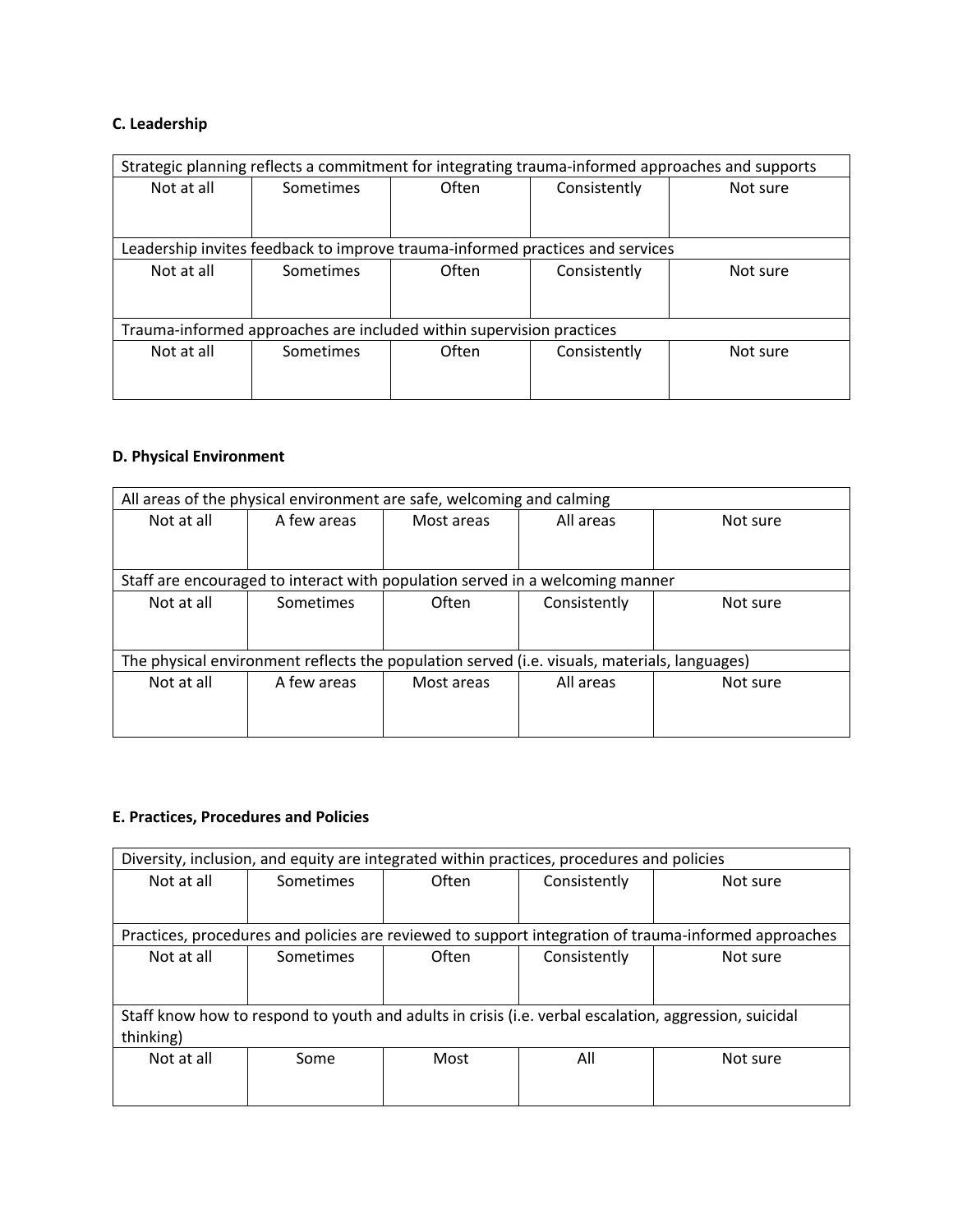## **F. Population-served**

| Staff are encouraged to promote positive relationships and social connectedness with population-<br>served |           |       |              |          |  |
|------------------------------------------------------------------------------------------------------------|-----------|-------|--------------|----------|--|
| Not at all                                                                                                 | Sometimes | Often | Consistently | Not sure |  |
| Population-served has opportunity to voice needs, concerns and experiences                                 |           |       |              |          |  |
| Not at all                                                                                                 | Sometimes | Often | Consistently | Not sure |  |
| Population-served collaboratively set goals with staff on trauma-informed supports and services            |           |       |              |          |  |
| Not at all                                                                                                 | Sometimes | Often | Consistently | Not sure |  |

## **G. Community Partner Collaboration**

| There is communication with community partners to develop and sustain common goals |                                                                                 |       |              |          |
|------------------------------------------------------------------------------------|---------------------------------------------------------------------------------|-------|--------------|----------|
| Not at all                                                                         | Sometimes                                                                       | Often | Consistently | Not sure |
|                                                                                    |                                                                                 |       |              |          |
|                                                                                    |                                                                                 |       |              |          |
|                                                                                    | There are coordinated services and supports implemented with community partners |       |              |          |
| Not at all                                                                         | Sometimes                                                                       | Often | Consistently | Not sure |
|                                                                                    |                                                                                 |       |              |          |
|                                                                                    |                                                                                 |       |              |          |
| Data is collaboratively reviewed with community partners to inform decision making |                                                                                 |       |              |          |
| Not at all                                                                         | Sometimes                                                                       | Often | Consistently | Not sure |
|                                                                                    |                                                                                 |       |              |          |
|                                                                                    |                                                                                 |       |              |          |
|                                                                                    |                                                                                 |       |              |          |